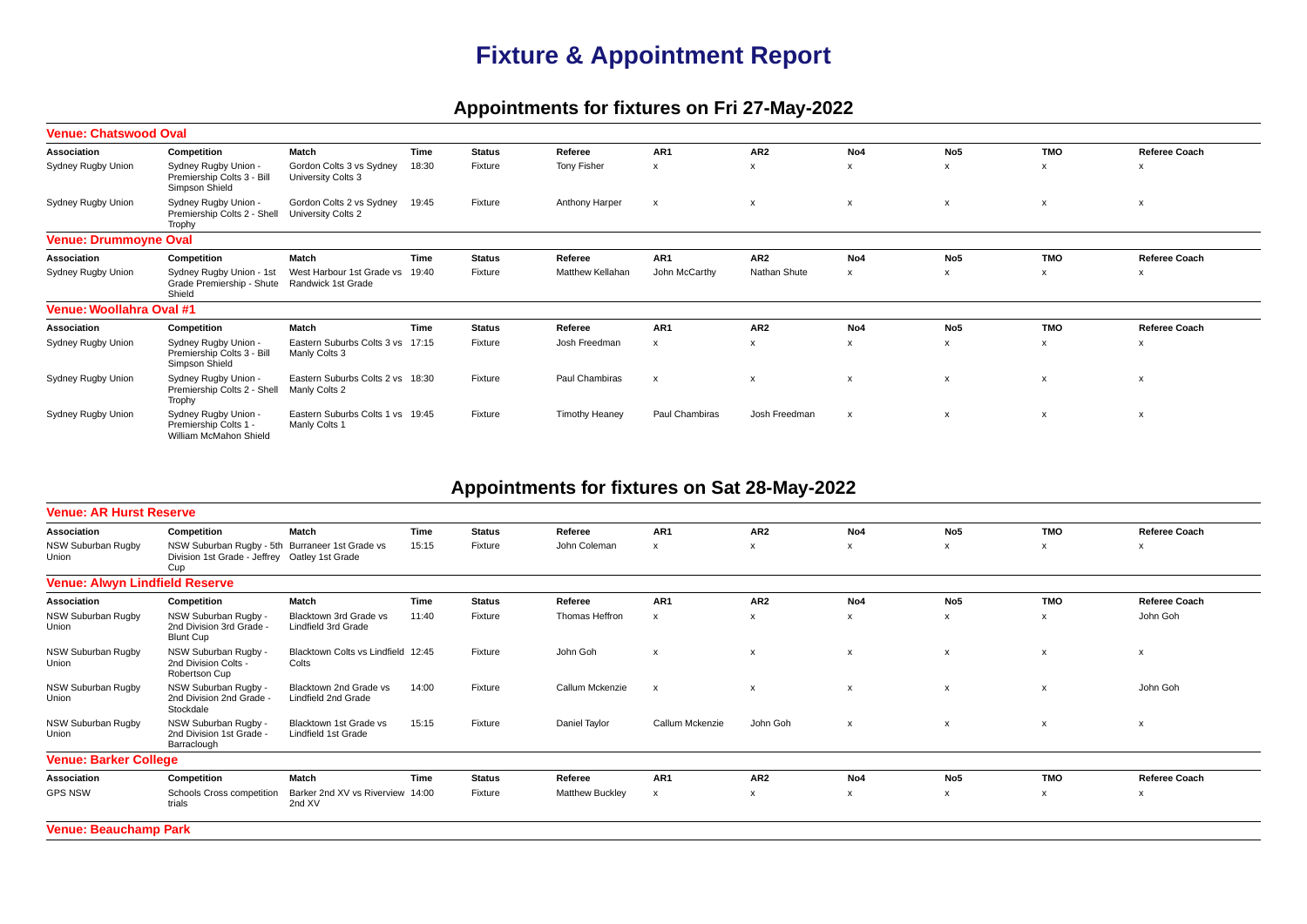| Association                        | Competition                                                                                             | Match                                                 | Time  | <b>Status</b> | Referee                | AR1                             | AR <sub>2</sub>           | No4                | No <sub>5</sub>           | <b>TMO</b>                | <b>Referee Coach</b>    |
|------------------------------------|---------------------------------------------------------------------------------------------------------|-------------------------------------------------------|-------|---------------|------------------------|---------------------------------|---------------------------|--------------------|---------------------------|---------------------------|-------------------------|
| <b>NSW Suburban Rugby</b><br>Union | NSW Suburban Rugby - 4th Chatswood 2nd Grade vs<br>Cup                                                  | Division 2nd Grade - Grose Western Raptors 2nd Grade  | 14:00 | Fixture       | Jason Pilgrim          | $\mathsf{x}$                    | $\times$                  | $\times$           | $\mathsf{x}$              | $\mathsf{x}$              | Colin Dagger            |
| <b>NSW Suburban Rugby</b><br>Union | NSW Suburban Rugby - 4th Chatswood 1st Grade vs<br>Division 1st Grade<br>McLean Cup                     | Western Raptors 1st Grade                             | 15:15 | Fixture       | Colin Dagger           | $\boldsymbol{\mathsf{x}}$       | x                         | x                  | x                         | x                         | x                       |
| <b>Venue: Camperdown Park</b>      |                                                                                                         |                                                       |       |               |                        |                                 |                           |                    |                           |                           |                         |
| Association                        | Competition                                                                                             | Match                                                 | Time  | <b>Status</b> | Referee                | AR1                             | AR <sub>2</sub>           | No4                | No <sub>5</sub>           | <b>TMO</b>                | <b>Referee Coach</b>    |
| NSW Suburban Rugby<br>Union        | NSW Suburban Rugby - 1st Petersham 5th Grade vs<br>Division 5th Grade<br>Sutherland Cup                 | Waverley 5th Grade                                    | 09:50 | Fixture       | Shogo Kikuchi          | $\pmb{\mathsf{x}}$              | $\pmb{\mathsf{x}}$        | $\pmb{\mathsf{x}}$ | $\pmb{\mathsf{x}}$        | $\pmb{\times}$            | $\pmb{\mathsf{x}}$      |
| <b>NSW Suburban Rugby</b><br>Union | NSW Suburban Rugby - 1st Petersham 4th Grade vs<br>Division 4th Grade - Judd<br>Cup                     | Waverley 4th Grade                                    | 10:45 | Fixture       | Vincent Grieco         | $\boldsymbol{\mathsf{x}}$       | $\boldsymbol{\mathsf{x}}$ | $\mathsf{x}$       | $\pmb{\chi}$              | x                         | x                       |
| <b>NSW Suburban Rugby</b><br>Union | NSW Suburban Rugby - 1st Petersham 3rd Grade vs<br>Division 3rd Grade -<br>Whiddon Cup                  | Waverley 3rd Grade                                    | 11:40 | Fixture       | Christopher Brereton x |                                 | x                         | x                  | x                         | x                         | x                       |
| <b>NSW Suburban Rugby</b><br>Union | NSW Suburban Rugby - 1st Petersham Colts vs<br>Division Colts - Barbour Cup Waverley Colts              |                                                       | 12:45 | Fixture       | <b>Emmett Karstrom</b> | $\boldsymbol{\mathsf{x}}$       | $\boldsymbol{\mathsf{x}}$ | $\mathsf{x}$       | $\mathsf{x}$              | $\mathsf{x}$              | Julius Ambat            |
| <b>NSW Suburban Rugby</b><br>Union | NSW Suburban Rugby - 1st Petersham 2nd Grade vs<br>Division 2nd Grade - Burke Waverley 2nd Grade<br>Cup |                                                       | 14:00 | Fixture       | <b>Charlie Abel</b>    | $\boldsymbol{\mathsf{x}}$       | $\boldsymbol{\mathsf{x}}$ | $\mathsf{x}$       | $\pmb{\mathsf{x}}$        | $\pmb{\mathsf{x}}$        | Julius Ambat            |
| <b>NSW Suburban Rugby</b><br>Union | NSW Suburban Rugby - 1st Petersham 1st Grade vs<br>Division 1st Grade -<br>Kentwell Cup                 | Waverley 1st Grade                                    | 15:15 | Fixture       | <b>Todd Cummings</b>   | <b>Charlie Abel</b>             | <b>Emmett Karstrom</b>    | X                  | $\boldsymbol{\mathsf{x}}$ | $\boldsymbol{\mathsf{x}}$ | <b>Anthony Moyes</b>    |
| <b>Venue: Chatswood Oval</b>       |                                                                                                         |                                                       |       |               |                        |                                 |                           |                    |                           |                           |                         |
| Association                        | Competition                                                                                             | Match                                                 | Time  | <b>Status</b> | Referee                | AR1                             | AR <sub>2</sub>           | No4                | No <sub>5</sub>           | <b>TMO</b>                | <b>Referee Coach</b>    |
| Sydney Rugby Union                 | Sydney Rugby Union -<br>Premiership Colts 1 -<br>William McMahon Shield                                 | Gordon Colts 1 vs Sydney<br>University Colts 1        | 09:10 | Fixture       | Mitchell De Lorenzo    | $\boldsymbol{\mathsf{x}}$       | x                         | $\times$           | $\mathsf{x}$              | $\mathsf{x}$              | x                       |
| Sydney Rugby Union                 | Sydney Rugby Union - 4th<br>Grade Premiership -<br>Henderson Cup                                        | Gordon 4th Grade vs<br>Sydney University 4th Grade    | 10:45 | Fixture       | Sebastian Herbert      | $\boldsymbol{\mathsf{x}}$       | $\boldsymbol{\mathsf{x}}$ | x                  | x                         | x                         | x                       |
| Sydney Rugby Union                 | Sydney Rugby Union - 3rd<br>Grade Premiership -<br><b>Henderson Shield</b>                              | Gordon 3rd Grade vs<br>Sydney University 3rd Grade    | 12:00 | Fixture       | Daniel Reid            | $\boldsymbol{\mathsf{x}}$       | $\boldsymbol{\mathsf{x}}$ | X                  | X                         | X                         | x                       |
| Sydney Rugby Union                 | Sydney Rugby Union - 2nd<br>Grade Premiership - Colin<br><b>Caird Shield</b>                            | Gordon 2nd Grade vs<br>Sydney University 2nd<br>Grade | 13:25 | Fixture       | Colm Mccaughan         | $\boldsymbol{\mathsf{x}}$       | $\boldsymbol{\mathsf{x}}$ | X                  | X                         | X                         | x                       |
| Sydney Rugby Union                 | Sydney Rugby Union - 1st<br>Grade Premiership - Shute<br>Shield                                         | Gordon 1st Grade vs<br>Sydney University 1st Grade    | 15:00 | Fixture       | Dru Tonks              | Colm Mccaughan                  | Daniel Reid               | $\pmb{\times}$     | $\pmb{\times}$            | $\pmb{\times}$            | Daniel Cheever          |
| <b>Venue: Coogee Oval</b>          |                                                                                                         |                                                       |       |               |                        |                                 |                           |                    |                           |                           |                         |
| Association                        | Competition                                                                                             | Match                                                 | Time  | <b>Status</b> | Referee                | AR1                             | AR <sub>2</sub>           | No4                | No <sub>5</sub>           | <b>TMO</b>                | <b>Referee Coach</b>    |
| Sydney Rugby Union                 | Sydney Rugby Union -<br>Premiership Colts 3 - Bill<br>Simpson Shield                                    | Randwick Colts 3 vs West<br>Harbour Colts 3           | 11:50 | Fixture       | John Allen             | $\pmb{\mathsf{x}}$              | $\mathsf x$               | $\mathsf x$        | $\pmb{\times}$            | $\pmb{\times}$            | $\pmb{\mathsf{x}}$      |
| Sydney Rugby Union                 | Sydney Rugby Union -<br>Premiership Colts 2 - Shell<br>Trophy                                           | Randwick Colts 2 vs West<br>Harbour Colts 2           | 13:05 | Fixture       | Max Hearn-Sarchfield x |                                 | $\boldsymbol{\mathsf{x}}$ | $\mathsf{x}$       | $\mathsf{x}$              | $\mathsf{x}$              | x                       |
| Sydney Rugby Union                 | Sydney Rugby Union -<br>Premiership Colts 1 -<br>William McMahon Shield                                 | Randwick Colts 1 vs West<br>Harbour Colts 1           | 14:30 | Fixture       | <b>Oliver Herbert</b>  | Max Hearn-Sarchfield John Allen |                           | X                  | $\boldsymbol{\mathsf{x}}$ | $\boldsymbol{\mathsf{x}}$ | lan Smith               |
| <b>Venue: Drummoyne Oval</b>       |                                                                                                         |                                                       |       |               |                        |                                 |                           |                    |                           |                           |                         |
| Association                        | Competition                                                                                             | Match                                                 | Time  | <b>Status</b> | Referee                | AR1                             | AR <sub>2</sub>           | No4                | No <sub>5</sub>           | <b>TMO</b>                | <b>Referee Coach</b>    |
| Sydney Rugby Union                 | Sydney Rugby Union - 2nd<br>Grade Premiership - Colin<br><b>Caird Shield</b>                            | West Harbour 2nd Grade vs 13:25<br>Randwick 2nd Grade |       | Fixture       | Nathan Shute           | $\pmb{\mathsf{x}}$              | x                         | x                  | $\pmb{\mathsf{x}}$        | $\pmb{\times}$            | <b>Stuart Dickinson</b> |
| Venue: Eric Tweedale Oval          |                                                                                                         |                                                       |       |               |                        |                                 |                           |                    |                           |                           |                         |
| <b>Association</b>                 | Competition                                                                                             | Match                                                 | Time  | <b>Status</b> | Referee                | AR <sub>1</sub>                 | AR <sub>2</sub>           | No <sub>4</sub>    | No <sub>5</sub>           | <b>TMO</b>                | <b>Referee Coach</b>    |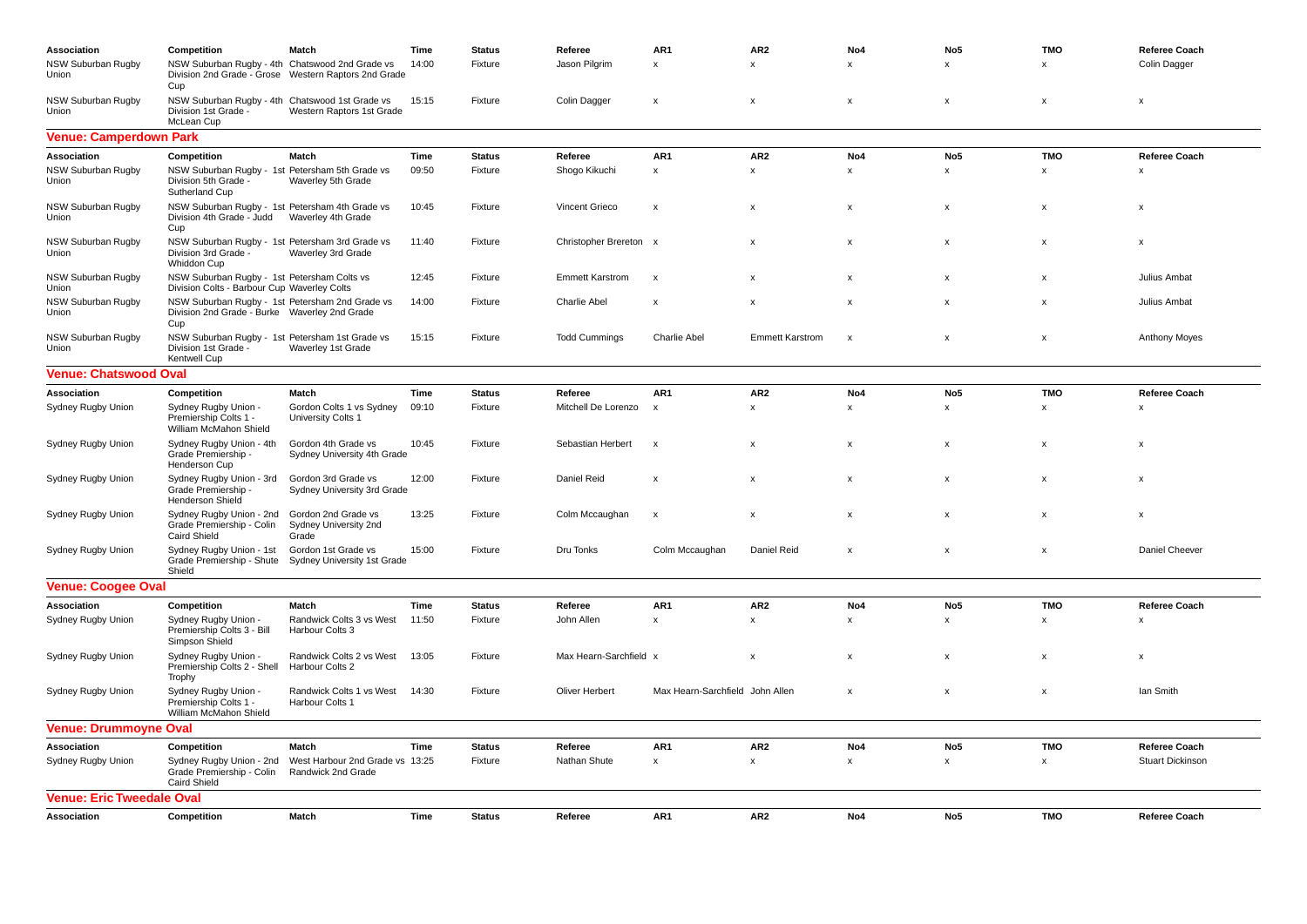| Sydney Rugby Union                 | Sydney Rugby Union - 4th<br>Grade Premiership -<br>Henderson Cup                      | Western Sydney Two Blues 09:10<br>4th Grade vs Northern<br>Suburbs 4th Grade                                      |       | Fixture       | Theo Escudie             | $\boldsymbol{\mathsf{x}}$ | $\boldsymbol{\mathsf{x}}$ | X              | x                  | x                         | X                         |
|------------------------------------|---------------------------------------------------------------------------------------|-------------------------------------------------------------------------------------------------------------------|-------|---------------|--------------------------|---------------------------|---------------------------|----------------|--------------------|---------------------------|---------------------------|
| Sydney Rugby Union                 | Sydney Rugby Union - 3rd<br>Grade Premiership -<br><b>Henderson Shield</b>            | Western Sydney Two Blues 10:25<br>3rd Grade vs Northern<br>Suburbs 3rd Grade                                      |       | Fixture       | <b>Todd Cummings</b>     | $\boldsymbol{\mathsf{x}}$ | $\boldsymbol{\mathsf{x}}$ | X              | x                  | x                         | x                         |
| Sydney Womens Club<br>Rugby        | Sydney Women's Rugby -<br>Jack Scott Cup                                              | Two Blues Women vs<br>Sydney University Women                                                                     | 11:50 | Fixture       | Joseph Lui               | $\boldsymbol{\mathsf{x}}$ | $\mathbf{x}$              | $\mathbf{x}$   | $\mathbf x$        | X                         | X                         |
| Sydney Rugby Union                 | Sydney Rugby Union - 2nd<br>Grade Premiership - Colin<br><b>Caird Shield</b>          | Western Sydney Two Blues<br>2nd Grade vs Northern<br>Suburbs 2nd Grade                                            | 13:25 | Fixture       | <b>Brenton Mooney</b>    | $\boldsymbol{\mathsf{x}}$ | $\boldsymbol{\mathsf{x}}$ | $\mathsf{x}$   | $\pmb{\mathsf{x}}$ | $\mathsf{x}$              | Frank Meiklejohn          |
| Sydney Rugby Union                 | Sydney Rugby Union - 1st<br>Grade Premiership - Shute<br>Shield                       | Western Sydney Two Blues 15:00<br>1st Grade vs Northern<br>Suburbs 1st Grade                                      |       | Fixture       | David Conway             | <b>Brenton Mooney</b>     | lan Mooney                | x              | x                  | x                         | Frank Meiklejohn          |
| Sydney Rugby Union                 | Sydney Rugby Union -<br>Premiership Colts 1 -<br>William McMahon Shield               | Western Sydney Two Blues 17:00<br>Colts 1 vs Northern<br>Suburbs Colts 1                                          |       | Fixture       | <b>Bill Mackay</b>       | $\boldsymbol{\mathsf{x}}$ | $\boldsymbol{\mathsf{x}}$ | $\mathsf{x}$   | $\pmb{\mathsf{x}}$ | $\pmb{\mathsf{x}}$        | $\boldsymbol{\mathsf{x}}$ |
| Venue: Forshaw Rugby Park          |                                                                                       |                                                                                                                   |       |               |                          |                           |                           |                |                    |                           |                           |
| Association                        | Competition                                                                           | Match                                                                                                             | Time  | <b>Status</b> | Referee                  | AR1                       | AR <sub>2</sub>           | No4            | No <sub>5</sub>    | <b>TMO</b>                | <b>Referee Coach</b>      |
| Sydney Rugby Union                 | Sydney Rugby Union - 4th<br>Grade Premiership -<br>Henderson Cup                      | Southern Districts 4th<br>Grade vs Eastwood 4th<br>Grade                                                          | 10:45 | Fixture       | Robert McKay             | $\pmb{\mathsf{x}}$        | $\pmb{\mathsf{x}}$        | $\mathsf{x}$   | x                  | x                         | $\boldsymbol{\mathsf{x}}$ |
| Sydney Rugby Union                 | Sydney Rugby Union - 3rd<br>Grade Premiership -<br>Henderson Shield                   | Southern Districts 3rd<br>Grade vs Eastwood 3rd<br>Grade                                                          | 12:00 | Fixture       | Ned Carrick              | $\boldsymbol{\mathsf{x}}$ | $\boldsymbol{\mathsf{x}}$ | x              | x                  | x                         | x                         |
| Sydney Rugby Union                 | Sydney Rugby Union - 2nd<br>Grade Premiership - Colin<br><b>Caird Shield</b>          | Southern Districts 2nd<br>Grade vs Eastwood 2nd<br>Grade                                                          | 13:25 | Fixture       | James Penman             | $\boldsymbol{\mathsf{x}}$ | $\boldsymbol{\mathsf{x}}$ | X              | X                  | $\boldsymbol{\mathsf{x}}$ | $\boldsymbol{\mathsf{x}}$ |
| Sydney Rugby Union                 | Sydney Rugby Union - 1st<br>Grade Premiership - Shute<br>Shield                       | Southern Districts 1st<br>Grade vs Eastwood 1st<br>Grade                                                          | 15:00 | Fixture       | Dylan Sigg               | James Penman              | <b>Ned Carrick</b>        | $\pmb{\times}$ | X                  | $\pmb{\mathsf{x}}$        | <b>Richard Goswell</b>    |
| <b>Venue: Granville Park #1</b>    |                                                                                       |                                                                                                                   |       |               |                          |                           |                           |                |                    |                           |                           |
| Association                        | Competition                                                                           | Match                                                                                                             | Time  | <b>Status</b> | Referee                  | AR1                       | AR <sub>2</sub>           | No4            | No <sub>5</sub>    | <b>TMO</b>                | <b>Referee Coach</b>      |
| Sydney Rugby Union                 | Sydney Rugby Union -<br>Premiership Colts 3 - Bill<br>Simpson Shield                  | Western Sydney Two Blues 11:25<br>Colts 3 vs Northern<br>Suburbs Colts 3                                          |       | Fixture       | Anthony Harper           | $\pmb{\mathsf{x}}$        | $\boldsymbol{\mathsf{x}}$ | $\mathsf{x}$   | x                  | x                         | $\mathsf{x}$              |
| Sydney Rugby Union                 | Sydney Rugby Union -<br>Premiership Colts 2 - Shell<br>Trophy                         | Western Sydney Two Blues 12:50<br>Colts 2 vs Northern<br>Suburbs Colts 2                                          |       | Fixture       | lan Mooney               | $\boldsymbol{\mathsf{x}}$ | $\boldsymbol{\mathsf{x}}$ | X              | x                  | X                         | X                         |
| Venue: Hassell Park Field 1        |                                                                                       |                                                                                                                   |       |               |                          |                           |                           |                |                    |                           |                           |
| Association                        | Competition                                                                           | Match                                                                                                             | Time  | <b>Status</b> | Referee                  | AR1                       | AR <sub>2</sub>           | No4            | No <sub>5</sub>    | <b>TMO</b>                | <b>Referee Coach</b>      |
| <b>NSW Suburban Rugby</b><br>Union | NSW Suburban Rugby -<br><b>Radford Colts</b>                                          | Northern Saints Colts vs<br>Macquarie Uni Colts                                                                   | 12:45 | Fixture       | David Lee                | $\pmb{\chi}$              | $\pmb{\mathsf{x}}$        | $\mathsf{x}$   | x                  | x                         | David Powell              |
| NSW Suburban Rugby<br>Union        | Cup                                                                                   | NSW Suburban Rugby - 4th Northern Saints 2nd Grade 14:00<br>Division 2nd Grade - Grose vs Macquarie Uni 2nd Grade |       | Fixture       | David Powell             | $\boldsymbol{\mathsf{x}}$ | $\boldsymbol{\mathsf{x}}$ | X              | X                  | X                         | $\boldsymbol{\mathsf{x}}$ |
| NSW Suburban Rugby<br>Union        | Division 1st Grade -<br>McLean Cup                                                    | NSW Suburban Rugby - 4th Northern Saints 1st Grade<br>vs Macquarie Uni 1st Grade                                  | 15:15 | Fixture       | Angus Feetham            | $\boldsymbol{\mathsf{x}}$ | $\pmb{\mathsf{x}}$        | $\mathsf{x}$   | x                  | x                         | $\mathsf{x}$              |
| Venue: Kellyville Park #7          |                                                                                       |                                                                                                                   |       |               |                          |                           |                           |                |                    |                           |                           |
| Association                        | Competition                                                                           | Match                                                                                                             | Time  | <b>Status</b> | Referee                  | AR1                       | AR <sub>2</sub>           | No4            | No <sub>5</sub>    | <b>TMO</b>                | <b>Referee Coach</b>      |
| NSW Suburban Rugby<br>Union        | Division 2nd Grade - Grose Canterbury 2nd Grade<br>Cup                                | NSW Suburban Rugby - 4th Renegades 2nd Grade vs                                                                   | 14:00 | Fixture       | Peter Whild              | $\pmb{\mathsf{x}}$        | $\pmb{\mathsf{x}}$        | $\pmb{\times}$ | $\pmb{\mathsf{x}}$ | $\pmb{\mathsf{x}}$        | X                         |
| NSW Suburban Rugby<br>Union        | NSW Suburban Rugby - 4th Renegades 1st Grade vs<br>Division 1st Grade -<br>McLean Cup | Canterbury 1st Grade                                                                                              | 15:15 | Fixture       | Daniel Southwell-Keely x |                           | X                         | x              | $\pmb{\mathsf{x}}$ | $\pmb{\mathsf{x}}$        | x                         |
| Venue: Knox Grammar School         |                                                                                       |                                                                                                                   |       |               |                          |                           |                           |                |                    |                           |                           |
| Association                        | Competition                                                                           | Match                                                                                                             | Time  | <b>Status</b> | Referee                  | AR <sub>1</sub>           | AR <sub>2</sub>           | No4            | No <sub>5</sub>    | <b>TMO</b>                | <b>Referee Coach</b>      |
| <b>GPS NSW</b>                     | Schools Cross competition<br>trials                                                   | Knox 2nd XV vs Newington 14:00<br>2nd XV                                                                          |       | Fixture       | George Roper             | $\boldsymbol{\mathsf{x}}$ | $\boldsymbol{\mathsf{x}}$ | $\mathsf{x}$   | x                  | $\mathsf{x}$              | $\boldsymbol{\mathsf{x}}$ |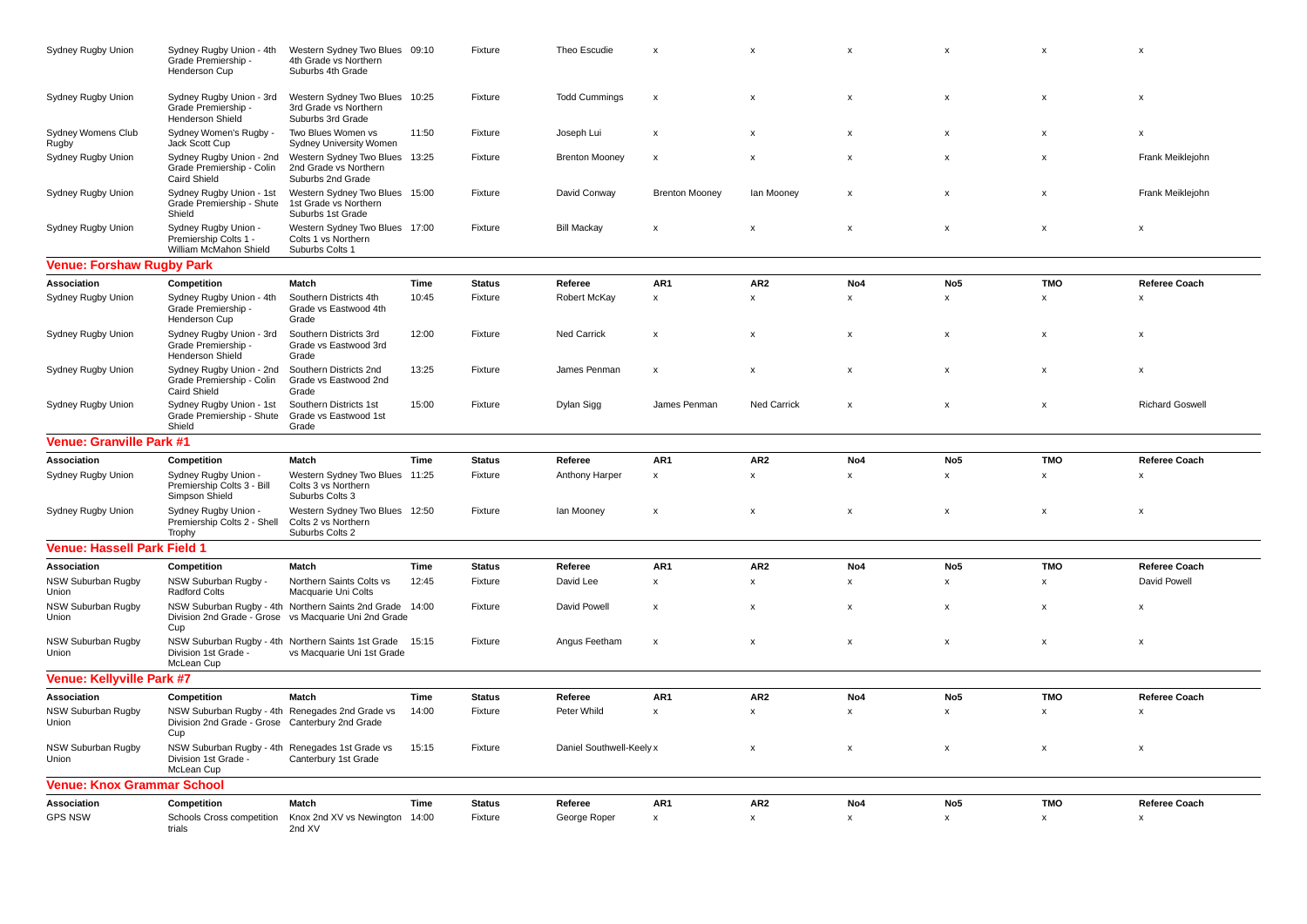| <b>GPS NSW</b> | Schools Cross competition Knox 1st XV vs Newington 15:15 Fixture |  |  | s a state of the state of the state of the state of the state of the state of the state of the state of the state of the state of the state of the state of the state of the state of the state of the state of the state of t |  |  |
|----------------|------------------------------------------------------------------|--|--|--------------------------------------------------------------------------------------------------------------------------------------------------------------------------------------------------------------------------------|--|--|
|                |                                                                  |  |  |                                                                                                                                                                                                                                |  |  |

| <b>Venue: Lapstone Oval</b>        |                                                                                                          |                                                                                                               |       |               |                      |                           |                           |                 |                           |              |                           |
|------------------------------------|----------------------------------------------------------------------------------------------------------|---------------------------------------------------------------------------------------------------------------|-------|---------------|----------------------|---------------------------|---------------------------|-----------------|---------------------------|--------------|---------------------------|
| Association                        | Competition                                                                                              | Match                                                                                                         | Time  | <b>Status</b> | Referee              | AR <sub>1</sub>           | AR <sub>2</sub>           | No <sub>4</sub> | No <sub>5</sub>           | <b>TMO</b>   | Referee Coach             |
| <b>NSW Suburban Rugby</b><br>Union | Division 4th Grade - Judd<br>Cup                                                                         | NSW Suburban Rugby - 1st Blue Mountains 4th Grade<br>vs Knox 4th Grade                                        | 10:45 | Fixture       | Connor McNicol       | $\boldsymbol{\mathsf{x}}$ | $\boldsymbol{\mathsf{x}}$ | $\pmb{\times}$  | x                         | x            | $\mathsf{x}$              |
| <b>NSW Suburban Rugby</b><br>Union | Division 3rd Grade -<br>Whiddon Cup                                                                      | NSW Suburban Rugby - 1st Blue Mountains 3rd Grade<br>vs Knox 3rd Grade                                        | 11:40 | Fixture       | Thibaut Irissou      | $\boldsymbol{\mathsf{x}}$ | $\boldsymbol{\mathsf{x}}$ | $\mathsf{x}$    | $\boldsymbol{\mathsf{x}}$ | $\mathsf{x}$ | $\boldsymbol{\mathsf{x}}$ |
| <b>NSW Suburban Rugby</b><br>Union | NSW Suburban Rugby - 1st Blue Mountains Colts vs<br>Division Colts - Barbour Cup Knox Colts              |                                                                                                               | 12:45 | Fixture       | John Feeney          | $\boldsymbol{\mathsf{x}}$ | $\boldsymbol{\mathsf{x}}$ | X               | $\boldsymbol{\mathsf{x}}$ | X            | $\boldsymbol{\mathsf{x}}$ |
| <b>NSW Suburban Rugby</b><br>Union | Division 2nd Grade - Burke vs Knox 2nd Grade<br>Cup                                                      | NSW Suburban Rugby - 1st Blue Mountains 2nd Grade                                                             | 14:00 | Fixture       | Cian McCann          | $\boldsymbol{\mathsf{x}}$ | $\mathbf{x}$              | $\pmb{\times}$  | $\boldsymbol{\mathsf{x}}$ | $\mathsf{x}$ | $\boldsymbol{\mathsf{x}}$ |
| <b>NSW Suburban Rugby</b><br>Union | Division 1st Grade -<br>Kentwell Cup                                                                     | NSW Suburban Rugby - 1st Blue Mountains 1st Grade<br>vs Knox 1st Grade                                        | 15:15 | Fixture       | William Sandwell     | Cian McCann               | John Feeney               | $\pmb{\times}$  | x                         | x            | $\boldsymbol{\mathsf{x}}$ |
| <b>Venue: Latham Park Field 1</b>  |                                                                                                          |                                                                                                               |       |               |                      |                           |                           |                 |                           |              |                           |
| Association                        | Competition                                                                                              | Match                                                                                                         | Time  | <b>Status</b> | Referee              | AR1                       | AR <sub>2</sub>           | No4             | No <sub>5</sub>           | <b>TMO</b>   | Referee Coach             |
| <b>NSW Suburban Rugby</b><br>Union | Cup                                                                                                      | NSW Suburban Rugby - 5th Sydney Irish 1st Grade vs<br>Division 1st Grade - Jeffrey Alexandria Dukes 1st Grade | 15:15 | Fixture       | Richard Chen         | $\pmb{\mathsf{x}}$        | $\pmb{\mathsf{x}}$        | x               | x                         | x            | Gerard Rigby              |
| <b>Venue: Leichhardt Oval</b>      |                                                                                                          |                                                                                                               |       |               |                      |                           |                           |                 |                           |              |                           |
| <b>Association</b>                 | Competition                                                                                              | Match                                                                                                         | Time  | <b>Status</b> | Referee              | AR1                       | AR <sub>2</sub>           | No4             | No <sub>5</sub>           | <b>TMO</b>   | <b>Referee Coach</b>      |
| <b>GPS NSW</b>                     | Schools Cross competition<br>trials                                                                      | Barker 1st XV vs Riverview 17:30<br>1st XV                                                                    |       | Fixture       | Rory Amon            | $\pmb{\mathsf{x}}$        | $\pmb{\mathsf{x}}$        | $\pmb{\times}$  | x                         | x            | X                         |
| <b>Venue: Leichhardt Oval No 2</b> |                                                                                                          |                                                                                                               |       |               |                      |                           |                           |                 |                           |              |                           |
| Association                        | Competition                                                                                              | Match                                                                                                         | Time  | <b>Status</b> | Referee              | AR1                       | AR <sub>2</sub>           | No4             | No <sub>5</sub>           | <b>TMO</b>   | <b>Referee Coach</b>      |
| <b>NSW Suburban Rugby</b><br>Union | NSW Suburban Rugby - 5th Balmain 1st Grade vs<br>Division 1st Grade - Jeffrey Wakehurst 1st Grade<br>Cup |                                                                                                               | 15:15 | Fixture       | Lionel Bloom         | $\pmb{\chi}$              | $\pmb{\mathsf{x}}$        | x               | x                         | x            | $\boldsymbol{\mathsf{x}}$ |
| <b>Venue: Lyne Park</b>            |                                                                                                          |                                                                                                               |       |               |                      |                           |                           |                 |                           |              |                           |
| Association                        | Competition                                                                                              | Match                                                                                                         | Time  | <b>Status</b> | Referee              | AR1                       | AR <sub>2</sub>           | No4             | No <sub>5</sub>           | <b>TMO</b>   | Referee Coach             |
| <b>NSW Suburban Rugby</b><br>Union | Cup                                                                                                      | NSW Suburban Rugby - 4th Sydney Harbour 2nd Grade<br>Division 2nd Grade - Grose vs Manly Savers 2nd Grade     | 14:00 | Fixture       | John Salisbury       | $\pmb{\chi}$              | $\pmb{\mathsf{x}}$        | $\mathsf{x}$    | $\pmb{\chi}$              | x            | X                         |
| <b>NSW Suburban Rugby</b><br>Union | Division 1st Grade -<br>McLean Cup                                                                       | NSW Suburban Rugby - 4th Sydney Harbour 1st Grade 15:15<br>vs Manly Savers 1st Grade                          |       | Fixture       | <b>Warwick Negus</b> | $\boldsymbol{\mathsf{x}}$ | $\boldsymbol{\mathsf{x}}$ | $\pmb{\times}$  | $\pmb{\times}$            | x            | $\boldsymbol{\mathsf{x}}$ |
| <b>Venue: McKay Oval</b>           |                                                                                                          |                                                                                                               |       |               |                      |                           |                           |                 |                           |              |                           |
| Association                        | Competition                                                                                              | Match                                                                                                         | Time  | <b>Status</b> | Referee              | AR <sub>1</sub>           | AR <sub>2</sub>           | No4             | No <sub>5</sub>           | <b>TMO</b>   | <b>Referee Coach</b>      |
| <b>GPS NSW</b>                     | GPS Rugby - 3rd XV                                                                                       | Sydney Boys High 1st XV<br>vs Shore 3rd XV                                                                    | 13:00 | Fixture       | James Davison        | $\pmb{\mathsf{x}}$        | $\pmb{\mathsf{x}}$        | $\pmb{\times}$  | $\mathsf X$               | x            | X                         |
| <b>Venue: McQuade Oval</b>         |                                                                                                          |                                                                                                               |       |               |                      |                           |                           |                 |                           |              |                           |
| <b>Association</b>                 | Competition                                                                                              | Match                                                                                                         | Time  | <b>Status</b> | Referee              | AR1                       | AR <sub>2</sub>           | No4             | No <sub>5</sub>           | <b>TMO</b>   | <b>Referee Coach</b>      |
| NSW Suburban Rugby<br>Union        | NSW Suburban Rugby -<br>2nd Division 3rd Grade -<br><b>Blunt Cup</b>                                     | Hawkesbury Valley 3rd<br>Grade vs Beecroft 3rd Grade                                                          | 11:40 | Fixture       | Phil Hogan           | $\pmb{\chi}$              | $\pmb{\mathsf{x}}$        | x               | $\pmb{\chi}$              | x            | X                         |
| <b>NSW Suburban Rugby</b><br>Union | NSW Suburban Rugby -<br>2nd Division Colts -<br>Robertson Cup                                            | Hawkesbury Valley Colts vs 12:45<br><b>Beecroft Colts</b>                                                     |       | Fixture       | Clare Adamson        | $\boldsymbol{\mathsf{x}}$ | $\boldsymbol{\mathsf{x}}$ | X               | $\boldsymbol{\mathsf{x}}$ | X            | $\boldsymbol{\mathsf{x}}$ |
| <b>NSW Suburban Rugby</b><br>Union | NSW Suburban Rugby -<br>2nd Division 2nd Grade -<br>Stockdale                                            | Hawkesbury Valley 2nd<br>Grade vs Beecroft 2nd<br>Grade                                                       | 14:00 | Fixture       | William Taylor       | X                         | x                         | $\pmb{\times}$  | x                         | x            | $\boldsymbol{\mathsf{x}}$ |
| <b>NSW Suburban Rugby</b><br>Union | NSW Suburban Rugby -<br>2nd Division 1st Grade -<br>Barraclough                                          | Hawkesbury Valley 1st<br>Grade vs Beecroft 1st Grade                                                          | 15:15 | Fixture       | Mark Keepkie         | William Taylor            | Clare Adamson             | $\mathsf{x}$    | $\pmb{\times}$            | X            | $\boldsymbol{\mathsf{x}}$ |
| .                                  |                                                                                                          |                                                                                                               |       |               |                      |                           |                           |                 |                           |              |                           |

**Venue: Melwood Oval**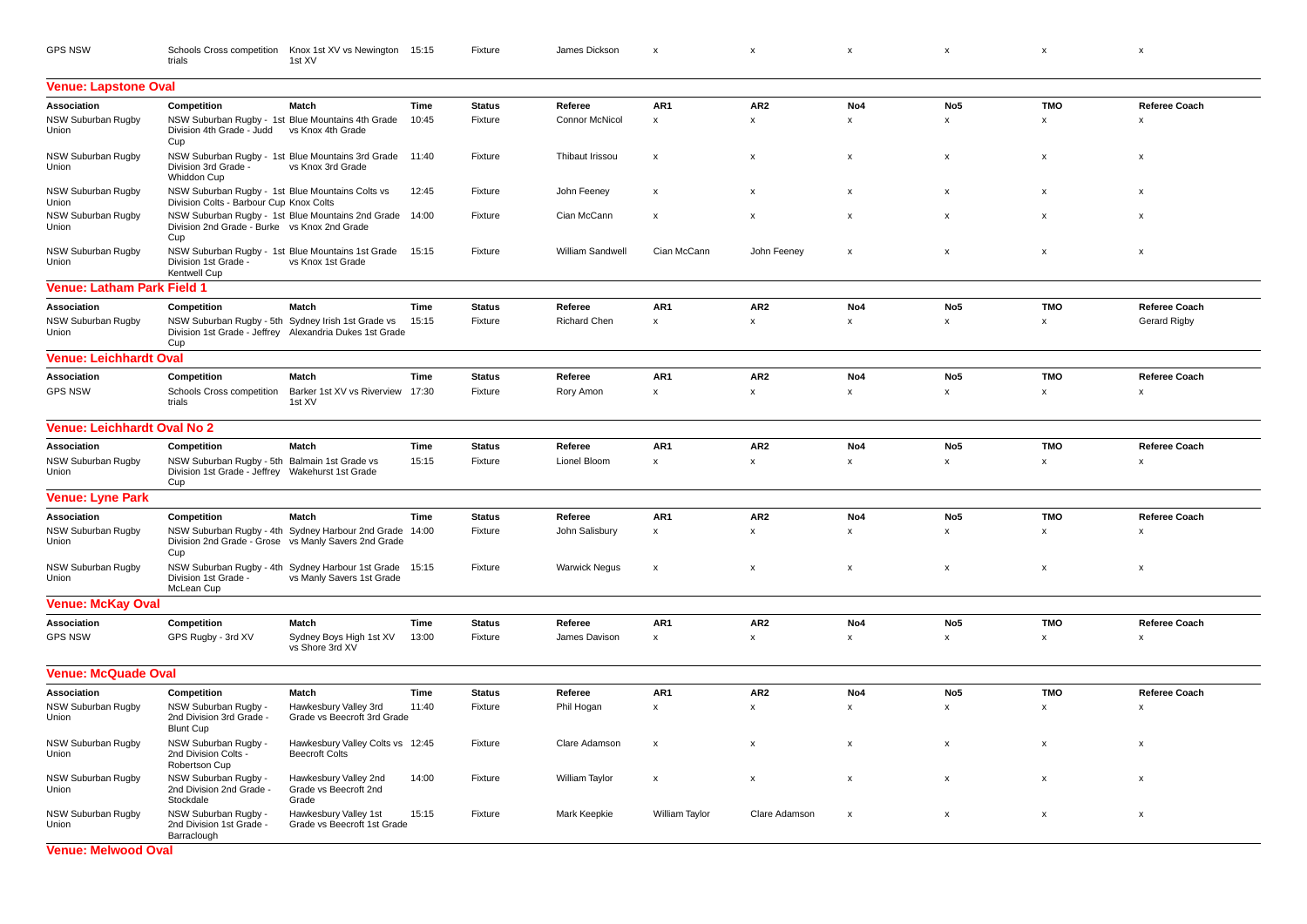| Association                        | Competition                                                                                | Match                                                                          | Time        | <b>Status</b> | Referee                | AR1                       | AR <sub>2</sub>           | No4                       | No <sub>5</sub>           | <b>TMO</b>                | <b>Referee Coach</b>      |
|------------------------------------|--------------------------------------------------------------------------------------------|--------------------------------------------------------------------------------|-------------|---------------|------------------------|---------------------------|---------------------------|---------------------------|---------------------------|---------------------------|---------------------------|
| NSW Suburban Rugby<br>Union        | NSW Suburban Rugby - 1st Forest 5th Grade vs<br>Division 5th Grade -<br>Sutherland Cup     | Drummoyne 5th Grade                                                            | 09:50       | Fixture       | Daniel Watkins         | $\pmb{\mathsf{x}}$        | $\boldsymbol{\mathsf{x}}$ | $\pmb{\times}$            | x                         | $\pmb{\mathsf{x}}$        | X                         |
| NSW Suburban Rugby<br>Union        | NSW Suburban Rugby - 1st Forest 4th Grade vs<br>Cup                                        | Division 4th Grade - Judd Drummoyne 4th Grade                                  | 10:45       | Fixture       | John Doran             | $\boldsymbol{\mathsf{x}}$ | $\boldsymbol{\mathsf{x}}$ | X                         | x                         | x                         | X                         |
| NSW Suburban Rugby<br>Union        | NSW Suburban Rugby - 1st Forest 3rd Grade vs<br>Division 3rd Grade -<br>Whiddon Cup        | Drummoyne 3rd Grade                                                            | 11:40       | Fixture       | Thomas Hughes          | $\boldsymbol{\mathsf{x}}$ | $\boldsymbol{\mathsf{x}}$ | $\mathbf{x}$              | x                         | $\boldsymbol{\mathsf{x}}$ | $\pmb{\times}$            |
| NSW Suburban Rugby<br>Union        | Division Colts - Barbour Cup Colts                                                         | NSW Suburban Rugby - 1st Forest Colts vs Drummoyne 12:45                       |             | Fixture       | Jack Larkin            | $\boldsymbol{\mathsf{x}}$ | $\boldsymbol{\mathsf{x}}$ | X                         | x                         | X                         | <b>Philip Baird</b>       |
| NSW Suburban Rugby<br>Union        | NSW Suburban Rugby - 1st Forest 2nd Grade vs<br>Cup                                        | Division 2nd Grade - Burke Drummoyne 2nd Grade                                 | 14:00       | Fixture       | Angus Cameron          | X                         | $\boldsymbol{\mathsf{x}}$ | X                         | x                         | x                         | Philip Baird              |
| NSW Suburban Rugby<br>Union        | NSW Suburban Rugby - 1st Forest 1st Grade vs<br>Division 1st Grade -<br>Kentwell Cup       | Drummoyne 1st Grade                                                            | 15:15       | Fixture       | Daniel Andrews         | Angus Cameron             | Jack Larkin               | X                         | $\pmb{\times}$            | X                         | Mike Hobson               |
| <b>Venue: Pittwater Rugby Park</b> |                                                                                            |                                                                                |             |               |                        |                           |                           |                           |                           |                           |                           |
| Association                        | Competition                                                                                | Match                                                                          | Time        | <b>Status</b> | Referee                | AR1                       | AR <sub>2</sub>           | No4                       | No <sub>5</sub>           | <b>TMO</b>                | Referee Coach             |
| <b>Sydney Womens Club</b><br>Rugby | Sydney Women's Rugby<br>Jack Scott Cup                                                     | Warringah Women vs<br>Gordon Women                                             | 10:30       | Fixture       | Josh Freedman          | $\mathsf{x}$              | $\mathsf{x}$              | $\mathbf{x}$              | $\mathsf{x}$              | $\times$                  | $\boldsymbol{\mathsf{x}}$ |
| Sydney Rugby Union                 | Sydney Rugby Union -<br>Premiership Colts 1 -<br>William McMahon Shield                    | Warringah Colts 1 vs Hunter 11:50<br>Wildfires Colts 1                         |             | Fixture       | Peter Grattan          | X                         | $\boldsymbol{\mathsf{x}}$ | х                         | х                         | х                         | x                         |
| Sydney Rugby Union                 | Sydney Rugby Union - 2nd<br>Grade Premiership - Colin<br>Caird Shield                      | Warringah 2nd Grade vs<br>Hunter Wildfires 2nd Grade                           | 13:25       | Fixture       | Alexander Marsh        | $\boldsymbol{\mathsf{x}}$ | $\boldsymbol{\mathsf{x}}$ | X                         | x                         | x                         | Peter Marshall            |
| Sydney Rugby Union                 | Sydney Rugby Union - 1st<br>Shield                                                         | Warringah 1st Grade vs<br>Grade Premiership - Shute Hunter Wildfires 1st Grade | 15:00       | Fixture       | <b>Niklas Gaal</b>     | Alexander Marsh           | Peter Grattan             | $\mathsf{x}$              | $\boldsymbol{\mathsf{x}}$ | $\boldsymbol{\mathsf{x}}$ | <b>Peter Marshall</b>     |
| <b>Venue: Queens Park #1</b>       |                                                                                            |                                                                                |             |               |                        |                           |                           |                           |                           |                           |                           |
| Association                        | Competition                                                                                | Match                                                                          | Time        | <b>Status</b> | Referee                | AR1                       | AR <sub>2</sub>           | No4                       | No <sub>5</sub>           | <b>TMO</b>                | <b>Referee Coach</b>      |
| <b>GPS NSW</b>                     | Schools Cross competition<br>trials                                                        | Waverley 2nd XV vs Oakhill<br>2nd XV                                           | 14:00       | Fixture       | Sean Rugers            | $\pmb{\mathsf{x}}$        | $\pmb{\times}$            | $\mathbf{x}$              | x                         | x                         | $\boldsymbol{\mathsf{x}}$ |
| <b>GPS NSW</b>                     | Schools Cross competition<br>trials                                                        | Waverley 1st XV vs Oakhill<br>1st XV                                           | 15:15       | Fixture       | Harry Fenton           | $\boldsymbol{\mathsf{x}}$ | $\boldsymbol{\mathsf{x}}$ | X                         | x                         | x                         | X                         |
| <b>Venue: Rawson Oval</b>          |                                                                                            |                                                                                |             |               |                        |                           |                           |                           |                           |                           |                           |
| Association                        | Competition                                                                                | Match                                                                          | Time        | <b>Status</b> | Referee                | AR1                       | AR <sub>2</sub>           | No4                       | No <sub>5</sub>           | <b>TMO</b>                | <b>Referee Coach</b>      |
| NSW Suburban Rugby<br>Union        | Division 5th Grade -<br>Sutherland Cup                                                     | NSW Suburban Rugby - 1st Mosman 5th Grade vs St<br>Patricks 5th Grade          | 09:50       | Fixture       | Tom Jeavons-Fellows    | $\mathsf{x}$              | $\boldsymbol{\mathsf{x}}$ | $\mathsf{x}$              | x                         | x                         | X                         |
| NSW Suburban Rugby<br>Union        | Division 4th Grade - Judd  Patricks 4th Grade<br>Cup                                       | NSW Suburban Rugby - 1st Mosman 4th Grade vs St                                | 10:45       | Fixture       | <b>Gary Stewart</b>    | X                         | $\boldsymbol{\mathsf{x}}$ | $\pmb{\times}$            | x                         | X                         | lan Fraser                |
| NSW Suburban Rugby<br>Union        | Division 3rd Grade -<br>Whiddon Cup                                                        | NSW Suburban Rugby - 1st Mosman 3rd Grade vs St<br>Patricks 3rd Grade          | 11:40       | Fixture       | William Fitzsimmons x  |                           | $\boldsymbol{\mathsf{x}}$ | $\mathsf{x}$              | x                         | $\pmb{\times}$            | lan Fraser                |
| NSW Suburban Rugby<br>Union        | NSW Suburban Rugby - 1st Mosman Colts vs St<br>Division Colts - Barbour Cup Patricks Colts |                                                                                | 12:45       | Fixture       | <b>Matthew Coleman</b> | $\boldsymbol{\mathsf{x}}$ | $\boldsymbol{\mathsf{x}}$ | X                         | $\boldsymbol{\mathsf{x}}$ | X                         | X                         |
| NSW Suburban Rugby<br>Union        | Division 2nd Grade - Burke Patricks 2nd Grade<br>Cup                                       | NSW Suburban Rugby - 1st Mosman 2nd Grade vs St                                | 14:00       | Fixture       | Chris Mulcahy          | $\boldsymbol{\mathsf{x}}$ | $\boldsymbol{\mathsf{x}}$ | X                         | $\mathsf{x}$              | X                         | Michael Edye              |
| <b>NSW Suburban Rugby</b><br>Union | Division 1st Grade -<br>Kentwell Cup                                                       | NSW Suburban Rugby - 1st Mosman 1st Grade vs St<br>Patricks 1st Grade          | 15:15       | Fixture       | Mitchell Dwyer         | Chris Mulcahy             | <b>Matthew Coleman</b>    | $\boldsymbol{\mathsf{x}}$ | $\pmb{\mathsf{x}}$        | x                         | Michael Edye              |
| <b>Venue: Roseville Chase Oval</b> |                                                                                            |                                                                                |             |               |                        |                           |                           |                           |                           |                           |                           |
| Association                        | Competition                                                                                | Match                                                                          | <b>Time</b> | <b>Status</b> | Referee                | AR1                       | AR <sub>2</sub>           | No4                       | No <sub>5</sub>           | <b>TMO</b>                | <b>Referee Coach</b>      |
| NSW Suburban Rugby<br>Union        | NSW Suburban Rugby -<br><b>Radford Colts</b>                                               | Brothers Colts vs Mosman<br>Colts 2                                            | 14:00       | Fixture       | Rob Mitchell           | $\pmb{\mathsf{x}}$        | $\pmb{\times}$            | x                         | x                         | x                         | $\pmb{\times}$            |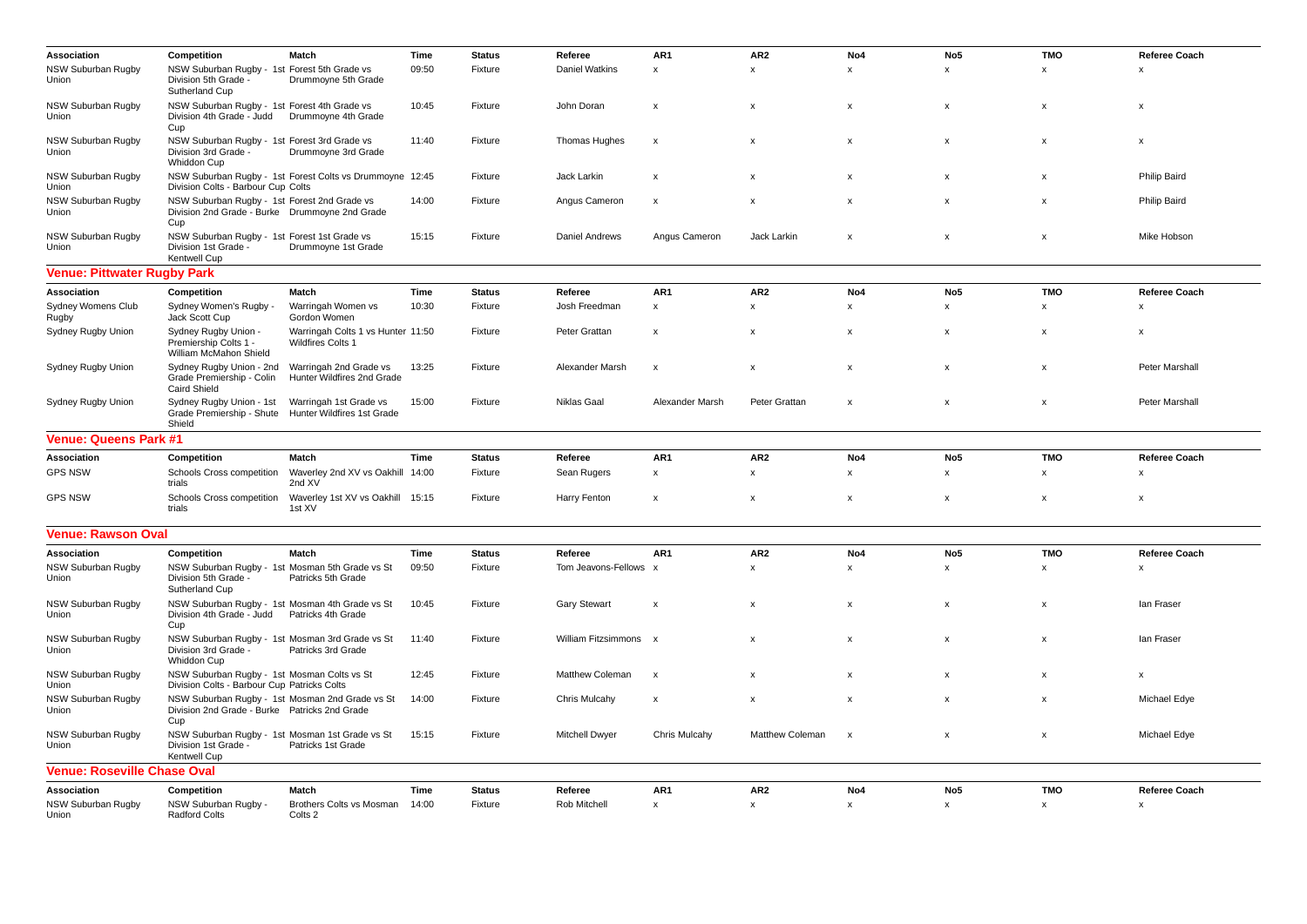| NSW Suburban Rugby<br>Union            | Division 1st Grade - Jeffrey Old Boys 1st Grade<br>Cup                                               | NSW Suburban Rugby - 5th Brothers 1st Grade vs Kings 15:15       |       | Fixture       | Chris Yeats            | $\boldsymbol{\mathsf{x}}$ | $\pmb{\mathsf{x}}$        | $\pmb{\mathsf{x}}$        | $\pmb{\mathsf{x}}$ | $\pmb{\mathsf{x}}$        | $\pmb{\times}$         |
|----------------------------------------|------------------------------------------------------------------------------------------------------|------------------------------------------------------------------|-------|---------------|------------------------|---------------------------|---------------------------|---------------------------|--------------------|---------------------------|------------------------|
| <b>Venue: Somerville Park</b>          |                                                                                                      |                                                                  |       |               |                        |                           |                           |                           |                    |                           |                        |
| <b>Association</b>                     | Competition                                                                                          | <b>Match</b>                                                     | Time  | <b>Status</b> | Referee                | AR <sub>1</sub>           | AR <sub>2</sub>           | No <sub>4</sub>           | No <sub>5</sub>    | <b>TMO</b>                | <b>Referee Coach</b>   |
| NSW Suburban Rugby<br>Union            | NSW Suburban Rugby -<br>2nd Division 3rd Grade -<br><b>Blunt Cup</b>                                 | Epping 3rd Grade vs Briars 11:40<br>3rd Grade                    |       | Fixture       | Ken Gusse              | $\boldsymbol{\mathsf{x}}$ | $\pmb{\chi}$              | $\boldsymbol{\mathsf{x}}$ | X                  | x                         | X                      |
| <b>NSW Suburban Rugby</b><br>Union     | NSW Suburban Rugby - 4th Epping 2nd Grade vs<br>Division 2nd Grade - Grose Redfield 2nd Grade<br>Cup |                                                                  | 14:00 | Fixture       | <b>Bruce Watson</b>    | $\pmb{\times}$            | $\boldsymbol{\mathsf{x}}$ | $\pmb{\times}$            | $\pmb{\times}$     | $\pmb{\times}$            | <b>Lindsay Spencer</b> |
| <b>NSW Suburban Rugby</b><br>Union     | NSW Suburban Rugby - 4th Epping 1st Grade vs<br>Division 1st Grade -<br>McLean Cup                   | Redfield 1st Grade                                               | 15:15 | Fixture       | <b>Lindsay Spencer</b> | $\boldsymbol{\mathsf{x}}$ | X                         | $\boldsymbol{\mathsf{x}}$ | $\pmb{\times}$     | $\pmb{\times}$            | $\pmb{\times}$         |
| <b>Venue: St Aloysius College Oval</b> |                                                                                                      |                                                                  |       |               |                        |                           |                           |                           |                    |                           |                        |
| <b>Association</b>                     | Competition                                                                                          | Match                                                            | Time  | <b>Status</b> | Referee                | AR1                       | AR <sub>2</sub>           | No4                       | No <sub>5</sub>    | <b>TMO</b>                | <b>Referee Coach</b>   |
| <b>GPS NSW</b>                         | Schools Cross competition<br>trials                                                                  | St Aloysius College 1st XV<br>vs St Greg's Campbeltown<br>1st XV | 15:15 | Fixture       | Peter Redwin           | $\boldsymbol{\mathsf{x}}$ | $\pmb{\mathsf{x}}$        | $\pmb{\mathsf{x}}$        | $\pmb{\times}$     | x                         | X                      |
| Venue: St Ignatius College Oval No 1   |                                                                                                      |                                                                  |       |               |                        |                           |                           |                           |                    |                           |                        |
| Association                            | Competition                                                                                          | Match                                                            | Time  | <b>Status</b> | Referee                | AR1                       | AR <sub>2</sub>           | No4                       | No <sub>5</sub>    | <b>TMO</b>                | Referee Coach          |
| <b>GPS NSW</b>                         | GPS Rugby - 3rd XV                                                                                   | Riverview 3rd XV vs Scots<br>3rd XV                              | 13:00 | Fixture       | Oscar Jones            | $\boldsymbol{\mathsf{x}}$ | $\pmb{\mathsf{x}}$        | $\pmb{\mathsf{x}}$        | $\pmb{\times}$     | x                         | $\pmb{\times}$         |
|                                        | Venue: St Joseph's College Playing Fields                                                            |                                                                  |       |               |                        |                           |                           |                           |                    |                           |                        |
| Association                            | Competition                                                                                          | Match                                                            | Time  | <b>Status</b> | Referee                | AR <sub>1</sub>           | AR <sub>2</sub>           | No4                       | No <sub>5</sub>    | <b>TMO</b>                | <b>Referee Coach</b>   |
| <b>GPS NSW</b>                         | Schools Cross competition<br>trials                                                                  | St Josephs 2nd XV vs Scots 14:00<br>2nd XV                       |       | Fixture       | Hamish Quigley         | $\pmb{\times}$            | $\pmb{\mathsf{x}}$        | $\pmb{\mathsf{x}}$        | $\pmb{\mathsf{x}}$ | $\pmb{\mathsf{x}}$        | $\pmb{\times}$         |
| <b>GPS NSW</b>                         | Schools Cross competition<br>trials                                                                  | St Josephs 1st XV vs Scots 15:15<br>1st XV                       |       | Fixture       | <b>Thomas Nicholl</b>  | $\pmb{\times}$            | $\boldsymbol{\mathsf{x}}$ | $\boldsymbol{\mathsf{x}}$ | $\pmb{\mathsf{x}}$ | $\pmb{\times}$            | X                      |
| <b>Venue: St Patrick's College</b>     |                                                                                                      |                                                                  |       |               |                        |                           |                           |                           |                    |                           |                        |
| Association                            | Competition                                                                                          | Match                                                            | Time  | <b>Status</b> | Referee                | AR1                       | AR <sub>2</sub>           | No4                       | No <sub>5</sub>    | <b>TMO</b>                | <b>Referee Coach</b>   |
| <b>GPS NSW</b>                         | Schools Cross competition<br>trials                                                                  | St Patrick's College 2nd XV<br>vs Shore 2nd XV                   | 14:00 | Fixture       | Theo Escudie           | $\pmb{\mathsf{x}}$        | $\pmb{\mathsf{x}}$        | $\pmb{\mathsf{x}}$        | $\pmb{\times}$     | x                         | $\pmb{\times}$         |
| <b>GPS NSW</b>                         | Schools Cross competition<br>trials                                                                  | St Patrick's College 1st XV 15:15<br>vs Shore 1st XV             |       | Fixture       | Andrew Coorey          | $\pmb{\times}$            | $\boldsymbol{\mathsf{x}}$ | $\boldsymbol{\mathsf{x}}$ | $\pmb{\times}$     | x                         | X                      |
| <b>Venue: TG Millner Field</b>         |                                                                                                      |                                                                  |       |               |                        |                           |                           |                           |                    |                           |                        |
| Association                            | Competition                                                                                          | Match                                                            | Time  | <b>Status</b> | Referee                | AR1                       | AR <sub>2</sub>           | No4                       | No <sub>5</sub>    | <b>TMO</b>                | <b>Referee Coach</b>   |
| Sydney Rugby Union                     | Sydney Rugby Union -<br>Premiership Colts 3 - Bill<br>Simpson Shield                                 | Southern Districts Colts 3<br>vs Eastwood Colts 3                | 10:00 | Fixture       | Tom Mclean             | $\boldsymbol{\mathsf{x}}$ | $\pmb{\mathsf{x}}$        | $\pmb{\mathsf{x}}$        | $\pmb{\times}$     | $\pmb{\mathsf{x}}$        | $\pmb{\times}$         |
| Sydney Rugby Union                     | Sydney Rugby Union -<br>Premiership Colts 2 - Shell<br>Trophy                                        | Southern Districts Colts 2 11:15<br>vs Eastwood Colts 2          |       | Fixture       | Hamish McKay           | $\pmb{\times}$            | $\pmb{\mathsf{x}}$        | $\boldsymbol{\mathsf{x}}$ | $\pmb{\times}$     | $\pmb{\mathsf{x}}$        | $\pmb{\times}$         |
| Sydney Rugby Union                     | Sydney Rugby Union -<br>Premiership Colts 1 -<br>William McMahon Shield                              | Southern Districts Colts 1<br>vs Eastwood Colts 1                | 12:40 | Fixture       | Paul Worsley           | Hamish McKay              | Tom Mclean                | $\boldsymbol{\mathsf{x}}$ | X                  | $\boldsymbol{\mathsf{x}}$ | $\mathsf{x}$           |
| <b>Venue: Taplin Park</b>              |                                                                                                      |                                                                  |       |               |                        |                           |                           |                           |                    |                           |                        |
| Association                            | Competition                                                                                          | Match                                                            | Time  | <b>Status</b> | Referee                | AR1                       | AR <sub>2</sub>           | No4                       | No <sub>5</sub>    | <b>TMO</b>                | <b>Referee Coach</b>   |
| Sydney Rugby Union                     | Sydney Rugby Union - 4th<br>Grade Premiership<br>Henderson Cup                                       | West Harbour 4th Grade vs 10:30<br>Randwick 4th Grade            |       | Fixture       | Jack Jones             | $\boldsymbol{\mathsf{x}}$ | $\pmb{\chi}$              | $\pmb{\mathsf{x}}$        | $\pmb{\times}$     | x                         | $\pmb{\times}$         |
| Sydney Rugby Union                     | Sydney Rugby Union - 3rd<br>Grade Premiership -<br><b>Henderson Shield</b>                           | West Harbour 3rd Grade vs 11:50<br>Randwick 3rd Grade            |       | Fixture       | Nicholas Brown         | $\pmb{\chi}$              | $\pmb{\mathsf{x}}$        | $\pmb{\mathsf{x}}$        | $\pmb{\mathsf{x}}$ | x                         | x                      |
|                                        | <b>Venue: The David Phillips Sports Complex</b>                                                      |                                                                  |       |               |                        |                           |                           |                           |                    |                           |                        |
| Association                            | Competition                                                                                          | Match                                                            | Time  | <b>Status</b> | Referee                | AR <sub>1</sub>           | AR <sub>2</sub>           | No4                       | No <sub>5</sub>    | <b>TMO</b>                | <b>Referee Coach</b>   |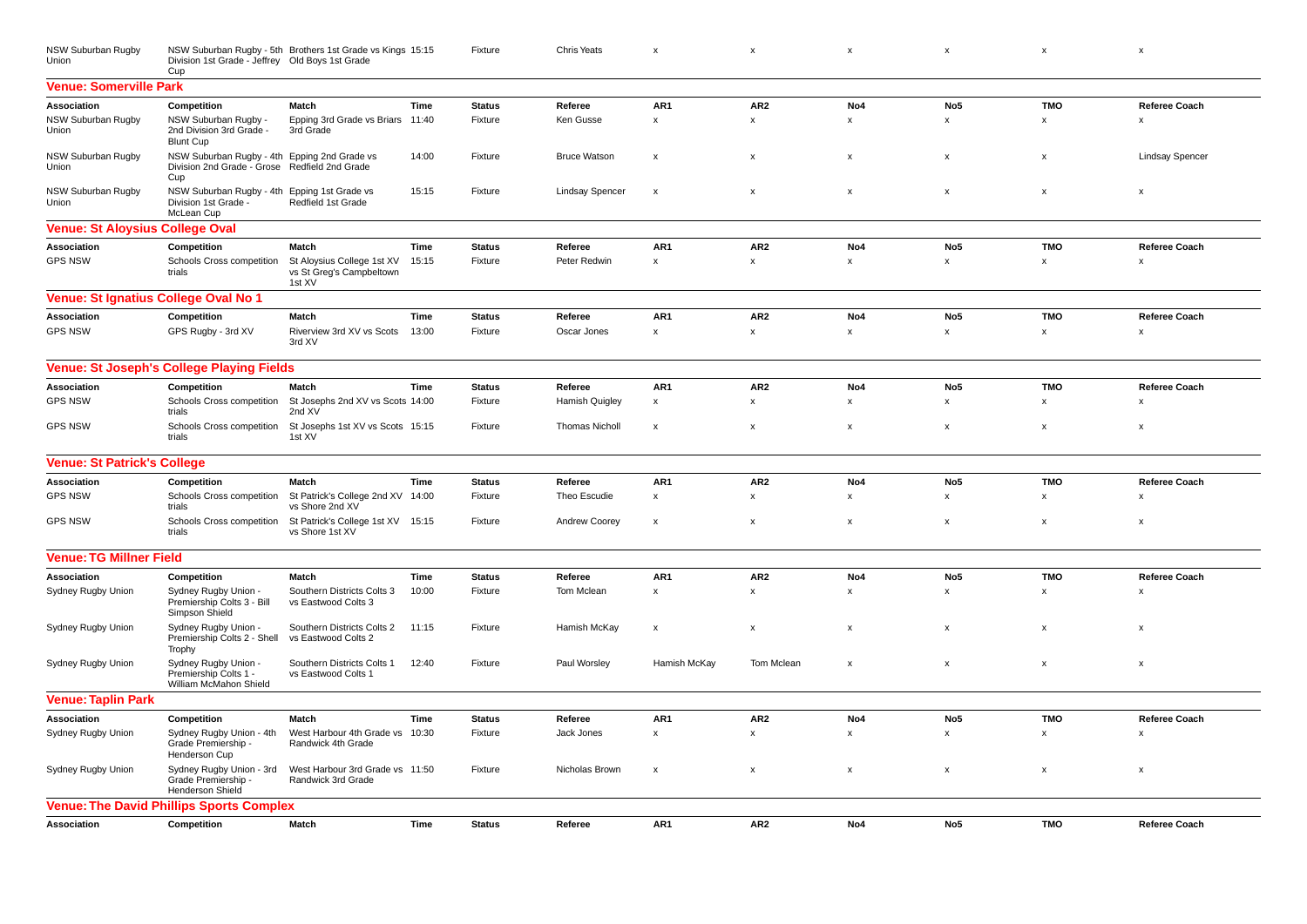| <b>NSW Suburban Rugby</b><br>Union     | NSW Suburban Rugby -<br>2nd Division 3rd Grade -<br><b>Blunt Cup</b>                                        | UNSW 3rd Grade vs Old<br>Ignatians 3rd Grade               | 11:40 | Fixture       | Andrew Morrell       | $\boldsymbol{\mathsf{x}}$ | $\boldsymbol{\mathsf{x}}$ | X                         | x                         | $\mathbf x$               | David Davies              |
|----------------------------------------|-------------------------------------------------------------------------------------------------------------|------------------------------------------------------------|-------|---------------|----------------------|---------------------------|---------------------------|---------------------------|---------------------------|---------------------------|---------------------------|
| NSW Suburban Rugby<br>Union            | NSW Suburban Rugby -<br>2nd Division Colts -<br>Robertson Cup                                               | <b>UNSW Colts vs Old</b><br><b>Ignatians Colts</b>         | 12:45 | Fixture       | Charles Read         | $\boldsymbol{\mathsf{x}}$ | $\boldsymbol{\mathsf{x}}$ | X                         | $\boldsymbol{\mathsf{x}}$ | $\times$                  | $\boldsymbol{\mathsf{x}}$ |
| NSW Suburban Rugby<br>Union            | NSW Suburban Rugby -<br>2nd Division 2nd Grade -<br>Stockdale                                               | UNSW 2nd Grade vs Old<br>Ignatians 2nd Grade               | 14:00 | Fixture       | David Davies         | $\mathsf{x}$              | X                         | $\boldsymbol{\mathsf{x}}$ | $\mathsf{x}$              | $\boldsymbol{\mathsf{x}}$ | $\pmb{\mathsf{x}}$        |
| NSW Suburban Rugby<br>Union            | NSW Suburban Rugby -<br>2nd Division 1st Grade -<br>Barraclough                                             | UNSW 1st Grade vs Old<br>Ignatians 1st Grade               | 15:15 | Fixture       | Robert McKay         | <b>David Davies</b>       | <b>Charles Read</b>       | $\boldsymbol{\mathsf{x}}$ | $\boldsymbol{\mathsf{x}}$ | $\boldsymbol{\mathsf{x}}$ | $\pmb{\chi}$              |
| <b>Venue: The Hills Grammar School</b> |                                                                                                             |                                                            |       |               |                      |                           |                           |                           |                           |                           |                           |
| Association                            | Competition                                                                                                 | Match                                                      | Time  | <b>Status</b> | Referee              | AR <sub>1</sub>           | AR <sub>2</sub>           | No <sub>4</sub>           | No <sub>5</sub>           | <b>TMO</b>                | <b>Referee Coach</b>      |
| <b>GPS NSW</b>                         | Schools Cross competition<br>trials                                                                         | Redfield 1st XV vs<br>Redlands 1st XV                      | 13:15 | Fixture       | Sebastian Herbert    | $\boldsymbol{\mathsf{x}}$ | $\pmb{\mathsf{x}}$        | $\boldsymbol{\mathsf{x}}$ | x                         | X                         | $\boldsymbol{\mathsf{x}}$ |
| <b>Venue: The Kings School</b>         |                                                                                                             |                                                            |       |               |                      |                           |                           |                           |                           |                           |                           |
| Association                            | Competition                                                                                                 | Match                                                      | Time  | <b>Status</b> | Referee              | AR <sub>1</sub>           | AR <sub>2</sub>           | No <sub>4</sub>           | No <sub>5</sub>           | <b>TMO</b>                | <b>Referee Coach</b>      |
| <b>GPS NSW</b>                         | GPS Rugby - 3rd XV                                                                                          | Kings 3rd XV vs Sydney<br>Grammar School 1st XV            | 13:00 | Fixture       | Cameron Read         | $\pmb{\mathsf{x}}$        | $\boldsymbol{\mathsf{x}}$ | x                         | $\boldsymbol{\mathsf{x}}$ | X                         | $\boldsymbol{\mathsf{x}}$ |
| <b>GPS NSW</b>                         | Schools Cross competition<br>trials                                                                         | Kings 2nd XV vs St Pius 1st 14:00<br>XV                    |       | Fixture       | Leo Quoyle           | $\pmb{\times}$            | $\mathbf{x}$              | $\boldsymbol{\mathsf{x}}$ | x                         | $\boldsymbol{\mathsf{x}}$ | $\boldsymbol{\mathsf{x}}$ |
| <b>GPS NSW</b>                         | Schools Cross competition<br>trials                                                                         | Kings 1st XV vs St<br>Augustine's 1st XV                   | 15:15 | Fixture       | Greg Johnstone       | $\boldsymbol{\mathsf{x}}$ | $\pmb{\mathsf{x}}$        | $\boldsymbol{\mathsf{x}}$ | $\boldsymbol{\mathsf{x}}$ | $\boldsymbol{\mathsf{x}}$ | $\boldsymbol{\mathsf{x}}$ |
|                                        | <b>Venue: The Ridge Sporting Complex</b>                                                                    |                                                            |       |               |                      |                           |                           |                           |                           |                           |                           |
| <b>Association</b>                     | Competition                                                                                                 | Match                                                      | Time  | <b>Status</b> | Referee              | AR <sub>1</sub>           | AR <sub>2</sub>           | No4                       | No <sub>5</sub>           | <b>TMO</b>                | <b>Referee Coach</b>      |
| NSW Suburban Rugby<br>Union            | NSW Suburban Rugby - 5th Menai 1st Grade vs North<br>Division 1st Grade - Jeffrey Cronulla 1st Grade<br>Cup |                                                            | 15:15 | Fixture       | Adam Stenson         | x                         | $\boldsymbol{\mathsf{x}}$ | $\pmb{\times}$            | x                         | $\times$                  | $\boldsymbol{\mathsf{x}}$ |
| <b>Venue: Turramurra Memorial Park</b> |                                                                                                             |                                                            |       |               |                      |                           |                           |                           |                           |                           |                           |
| Association                            | Competition                                                                                                 | Match                                                      | Time  | <b>Status</b> | Referee              | AR <sub>1</sub>           | AR <sub>2</sub>           | No4                       | No <sub>5</sub>           | <b>TMO</b>                | <b>Referee Coach</b>      |
| NSW Suburban Rugby<br>Union            | NSW Suburban Rugby -<br>2nd Division Colts<br>Robertson Cup                                                 | Old Barker Colts vs Briars<br>Colts                        | 12:45 | Fixture       | Michael Hummel       | $\pmb{\mathsf{x}}$        | $\pmb{\mathsf{x}}$        | $\boldsymbol{\mathsf{x}}$ | x                         | X                         | $\pmb{\mathsf{x}}$        |
| NSW Suburban Rugby<br>Union            | NSW Suburban Rugby -<br>2nd Division 2nd Grade -<br>Stockdale                                               | Old Barker 2nd Grade vs<br><b>Briars 2nd Grade</b>         | 14:00 | Fixture       | <b>Greg Whiteley</b> | $\pmb{\mathsf{x}}$        | $\boldsymbol{\mathsf{x}}$ | $\boldsymbol{\mathsf{x}}$ | X                         | X                         | $\boldsymbol{\mathsf{x}}$ |
| NSW Suburban Rugby<br><b>Union</b>     | NSW Suburban Rugby -<br>2nd Division 1st Grade -<br>Barraclough                                             | Old Barker 1st Grade vs<br><b>Briars 1st Grade</b>         | 15:15 | Fixture       | Sitiveni Ravau       | <b>Greg Whiteley</b>      | Michael Hummel            | $\boldsymbol{\mathsf{x}}$ | $\boldsymbol{\mathsf{x}}$ | $\boldsymbol{\mathsf{x}}$ | $\boldsymbol{\mathsf{x}}$ |
| <b>Venue: UWSH College Oval</b>        |                                                                                                             |                                                            |       |               |                      |                           |                           |                           |                           |                           |                           |
| Association                            | Competition                                                                                                 | Match                                                      | Time  | <b>Status</b> | Referee              | AR <sub>1</sub>           | AR <sub>2</sub>           | No4                       | No <sub>5</sub>           | <b>TMO</b>                | <b>Referee Coach</b>      |
| NSW Suburban Rugby<br>Union            | NSW Suburban Rugby - 4th Hawkesbury Agricultural<br>Division 2nd Grade - Grose College 2nd Grade vs<br>Cup  | Merrylands 2nd Grade                                       | 14:00 | Fixture       | lan Deane            | $\pmb{\mathsf{x}}$        | $\pmb{\mathsf{x}}$        | $\mathsf{x}$              | x                         | X                         | $\boldsymbol{\mathsf{x}}$ |
| NSW Suburban Rugby<br>Union            | NSW Suburban Rugby - 4th Hawkesbury Agricultural<br>Division 1st Grade -<br>McLean Cup                      | College 1st Grade vs<br>Merrylands 1st Grade               | 15:15 | Fixture       | Stephen Naughton     | $\boldsymbol{\mathsf{x}}$ | $\boldsymbol{\mathsf{x}}$ | $\boldsymbol{\mathsf{x}}$ | $\boldsymbol{\mathsf{x}}$ | $\times$                  | $\boldsymbol{\mathsf{x}}$ |
| Venue: Woollahra Oval #1               |                                                                                                             |                                                            |       |               |                      |                           |                           |                           |                           |                           |                           |
| Association                            | Competition                                                                                                 | Match                                                      | Time  | <b>Status</b> | Referee              | AR1                       | AR <sub>2</sub>           | No4                       | No <sub>5</sub>           | <b>TMO</b>                | Referee Coach             |
| Sydney Rugby Union                     | Sydney Rugby Union - 4th<br>Grade Premiership -<br>Henderson Cup                                            | Eastern Suburbs 4th Grade 09:05<br>vs Manly 4th Grade      |       | Fixture       | <b>Gerard Rigby</b>  | $\pmb{\mathsf{x}}$        | $\pmb{\mathsf{x}}$        | $\boldsymbol{\mathsf{x}}$ | x                         | $\times$                  | $\boldsymbol{\mathsf{x}}$ |
| Sydney Rugby Union                     | Sydney Rugby Union - 3rd<br>Grade Premiership -<br>Henderson Shield                                         | Eastern Suburbs 3rd Grade 10:25<br>vs Manly 3rd Grade      |       | Fixture       | John Stormon         | $\pmb{\mathsf{x}}$        | X                         | $\boldsymbol{\mathsf{x}}$ | x                         | $\boldsymbol{\mathsf{x}}$ | $\boldsymbol{\mathsf{x}}$ |
| Sydney Womens Club<br>Rugby            | Sydney Women's Rugby -<br>Jack Scott Cup                                                                    | Eastern Suburbs Women vs 11:50<br>Hunter Wildfires Women's |       | Fixture       | Ella Goldsmith       | $\boldsymbol{\mathsf{x}}$ | $\boldsymbol{\mathsf{x}}$ | $\boldsymbol{\mathsf{x}}$ | $\boldsymbol{\mathsf{x}}$ | $\boldsymbol{\mathsf{x}}$ | $\boldsymbol{\mathsf{x}}$ |